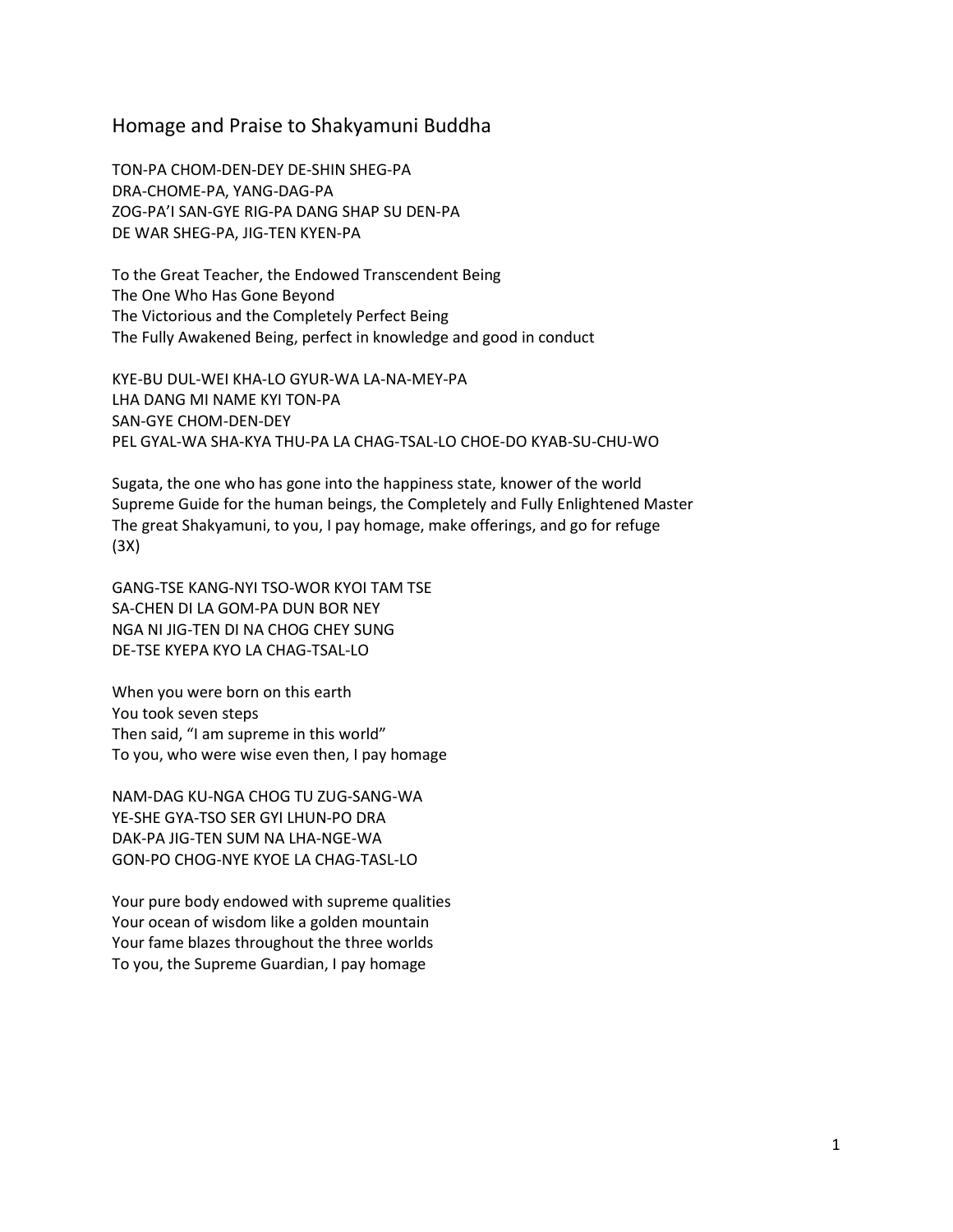TSEN-CHOG DEN-PA DRI MEY DA WEI SHAL SER-DHOG DRA-WA KYO LA CHAG-TSAL-LO DUL-DREL KYO DRA SI-PA SUM MA-CHI NYAM-MEY KHEN-CHEN KYO LA CHAG-TAL-LO

Your face is like a spotless moon with great qualities To you with your golden-colored body, I pay homage An immaculate one like you cannot be found in the three worlds The Incomparably Wise One, to you I pay homage

GON-PO THUG-JE CHE DEN-PA THAM-CHEY KYEN-PEY TON-PA-PO SO-NAM YON-TEN GYA-TSOI SHING DE-SHIN-SHEG LA CHAG-TSAL-LO

The Guardian who possesses great compassion Bestowing teachings with great understanding of all You are the Field of Merit with qualities as vast as oceans To you, the One Gone Beyond, I pay homage

DAG-PEY DOE-CHAG DREL-WAR GYUR GEY-WEY NGEN-SONG LEY DROL CHING CHIG-TU DON-DHAM CHOG GYUR-PA SHI-GYUR CHOE LA CHAG-TSAL-LO

Those that are liberated and also showing the path to liberation And are devoted to the moral precepts The spiritual field, full of qualities To the sublime Sangha, I pay homage

SAN-GYE TSO-LA CHAG-TSAL-LO KYOB-PA CHOE LA CHAG-TSAL-LO GE-DUN CHE LA CHAG-TSAL-LO SUM LA TAG-DU GUE CHAG-TSAL-LO

I pay homage to the supreme Buddha! I pay homage to the object of refuge, Dharma! I pay homage to the great Sangha! To all three, I will always pay homage!